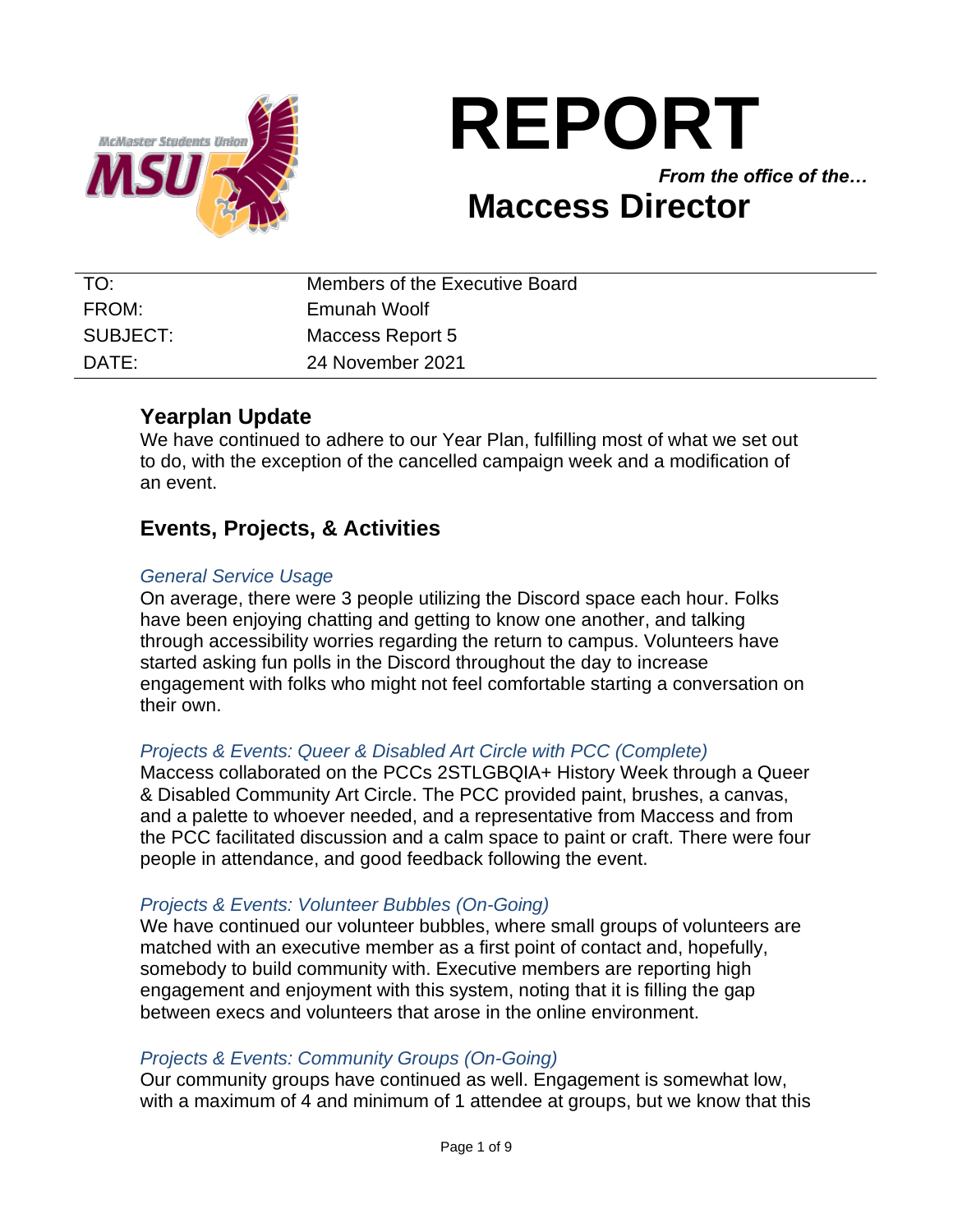is a busy time of the semester and hope for higher engagement and better promotion in the new year. The Disability in Grad School pilot group has been received well, with 8 grad students signed up to attend when they can.

#### *Projects & Events: Return to Campus or Return to Ableism? (On-Going)*

Maccess is in midst of our social media campaign, "Return to Campus or Return to Ableism?", focused on the impacts of COVID-19 and the return to campus on disabled folks. The executive team worked together to collect information for the campaign, and the Underground provided the graphics. Thusfar, it has been received incredibly well with many students sharing posts to their Instagram story, commenting, and engaging with polls and question boxes on our Instagram story. This is the highest engagement we have received on social media all year. The following is the insights on the first post of the campaign:



#### *Projects & Events: December 3 Events (Upcoming)*

We have confirmed all three days of events in celebration of December 3, the International Day of Disabled Persons. On December 1<sup>st</sup>, Maccess is cosponsoring a day of flash presentations about Critical Disability Studies. There will be 13 presentations throughout the day from faculty, staff, and students. This both highlights the disability-related work being done on all levels of the university, but also helps to push forward our ask for a Disability Studies Minor. An executive team member and a volunteer are both presenting as part of this symposium.

On December 2<sup>nd</sup>, the Food Collective Centre, Equity & Inclusion Office, and Maccess are collaborating on "DISability DIScussions: The 3 Fs of Food (In)Accessibility". This event will include a 30-minute presentation exploring the nuances of food inaccessibility and insecurity for McMaster students through an intersectional lens focusing on financial, faith-based, and food allergy barriers.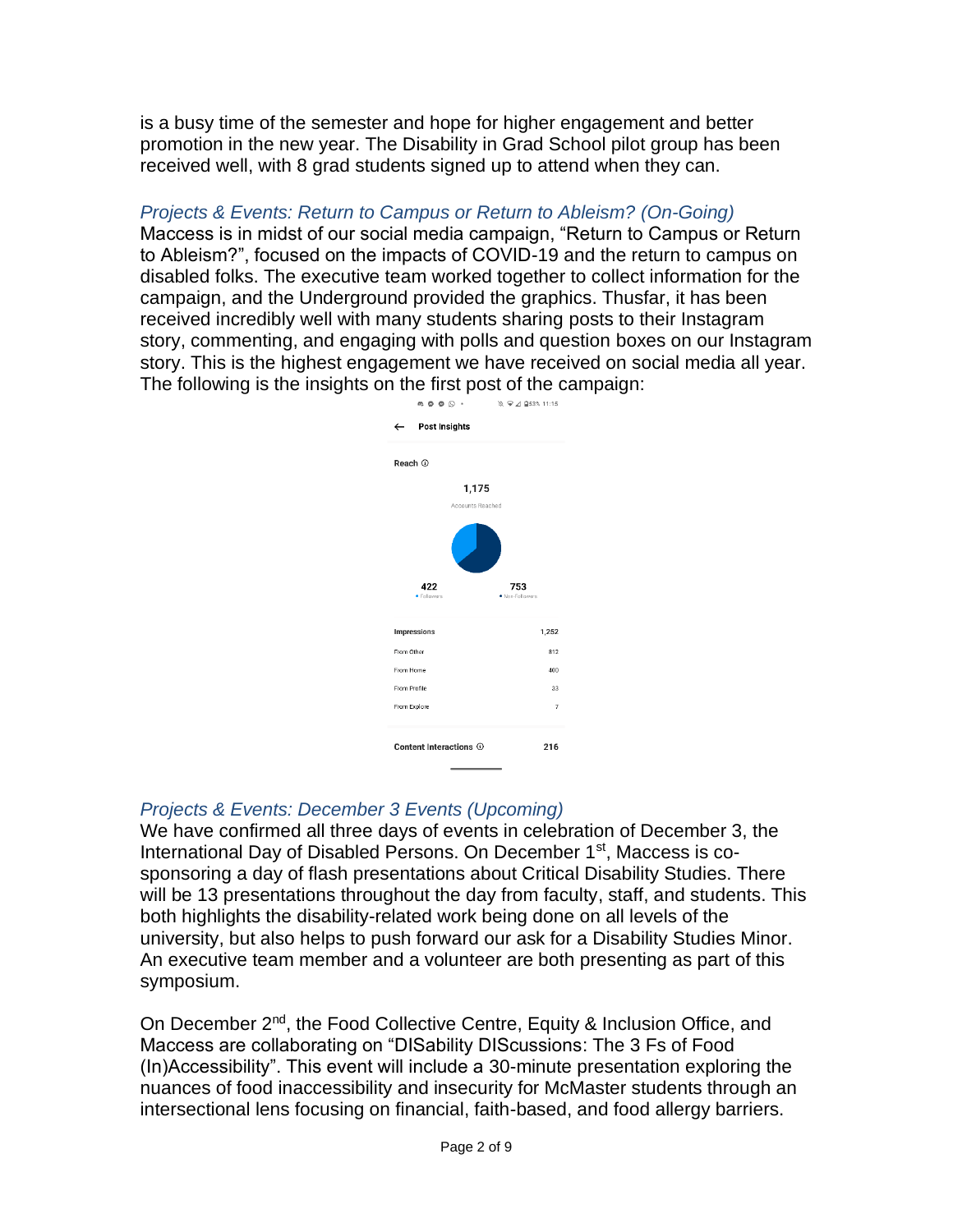The presentation will provide some context and stories of lived experience and is open to all. Then, we will open the floor to a guided discussion closed to those experiencing disability and/or food inaccessibility. Notes from this discussion will be anonymized and taken up by the EIO for further action. Everybody who attends the guided discussion will receive a gift card to Uber Eats or the grocery store to begin to combat food inaccessibility of attendees.

Lastly, on December  $3<sup>rd</sup>$  there will be a panel of folks who use Assistive Technology. They will discuss their uses, and the importance they have had on businesses and broader society, demonstrating how some of their AT works. The Maccess team is not involved in this presentation, but is excited to attend and be involved in the other events, and for the fulsomeness of celebration we will be having for this important day.

#### *Projects & Events: Winter Wonder Care (Upcoming)*

Maccess and SHEC are collaborating on an upcoming exam care package giveaway. We will be giving away some large prizes, such as an Amazon Echo and a SAD lamp, as well as smaller pries including fidget toys, fuzzy socks, and gift cards. We hope that this will bring some joy to our community members and provide tangible support in taking care of oneself and one another during a busy and stressful time of year.

### **Outreach & Promotions**

#### *Summary*

This month most of our social media activity has been around our campaign. Engagement has been incredibly high. We also posted our community group launch.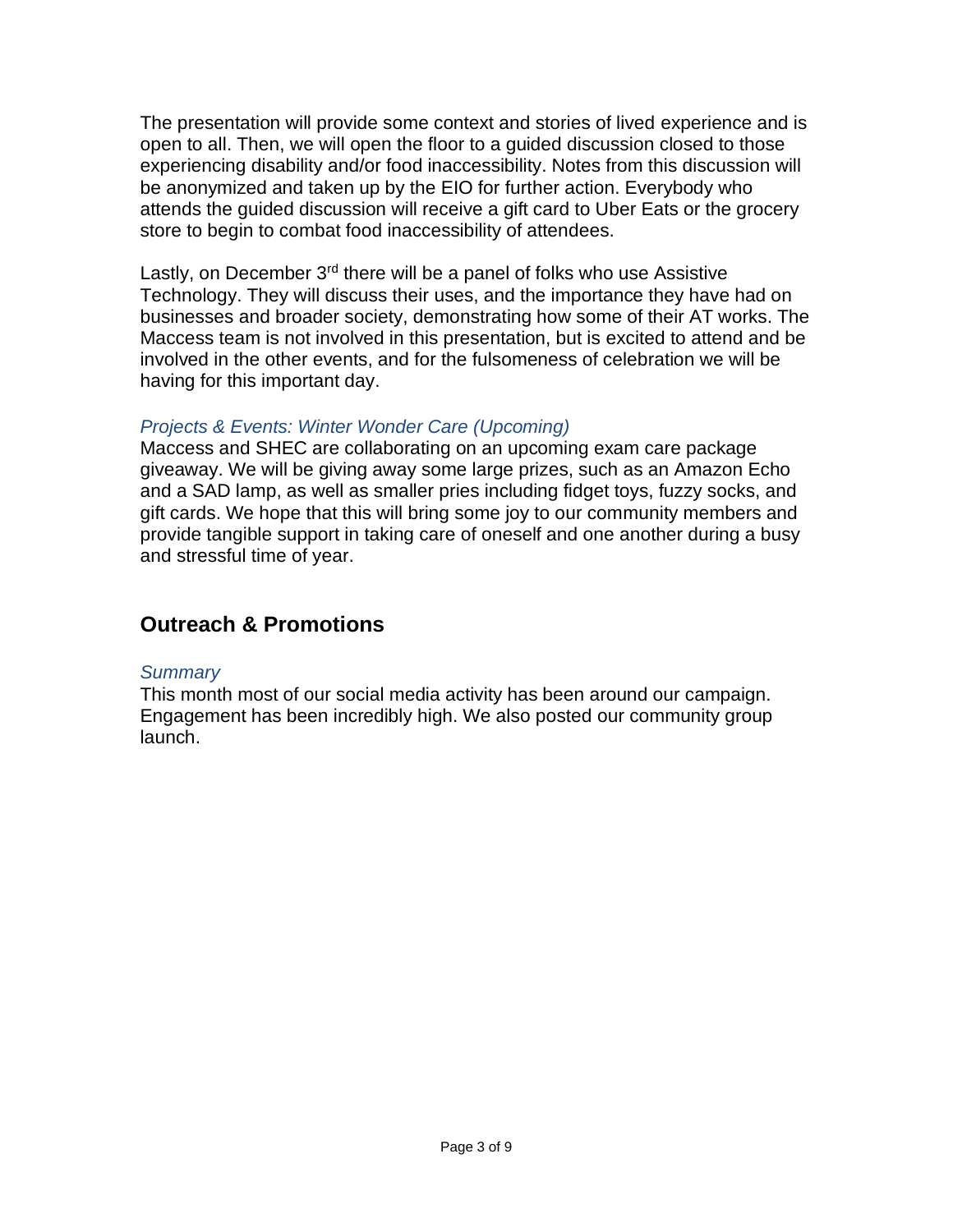#### *Promotional Materials*



**D** HSUNGERS<br> **OD** HSUNGERS

MMaccess MSURE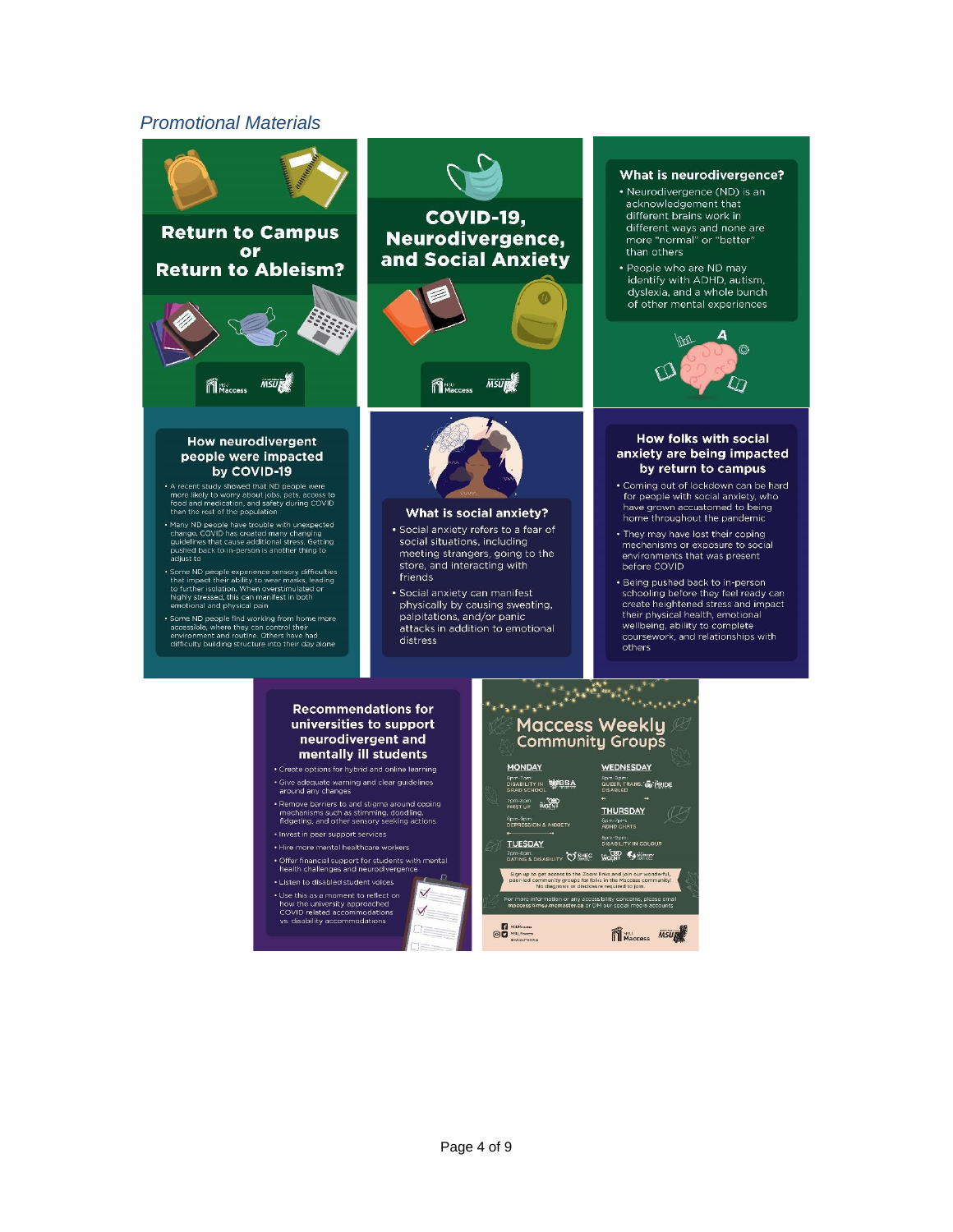#### *Social Media Engagement since the Previous Report* Instagram

| $\begin{array}{ccccccccccccc} \circ & \circ & \circ & \circ & \circ & \cdot \end{array}$      | 12 ♥ △ 自54% 11:12                                       | -- 7<br>$\begin{array}{ccccccccccccccccc} \alpha & \circ & \circ & \circ & \circ & \cdot \end{array}$ | 12 ♥ △ 自54% 11:13              | $\circledcirc$ $\circledcirc$ $\circledcirc$ $\cdot$                                                        | 10. ♥ ⊿ 自54% 11:13                |  |
|-----------------------------------------------------------------------------------------------|---------------------------------------------------------|-------------------------------------------------------------------------------------------------------|--------------------------------|-------------------------------------------------------------------------------------------------------------|-----------------------------------|--|
| Insights<br>$\leftarrow$                                                                      | ⊙                                                       | <b>Followers</b><br>$\leftarrow$                                                                      | ⊙                              | Engagement<br>$\leftarrow$                                                                                  |                                   |  |
| Custom $\sim$                                                                                 | Oct 31 - Nov 18                                         | Custom $\sim$                                                                                         | Oct 31 - Nov 18                | Custom $\sim$                                                                                               | Oct 31 - Nov 18                   |  |
| <b>Insights Overview</b>                                                                      |                                                         |                                                                                                       | 770                            |                                                                                                             | Content interactions <sup>①</sup> |  |
| You reached +3B2% more accounts compared to Oct<br>12 - Oct 30                                |                                                         | <b>Followers</b><br>+2.9% vs Oct 30                                                                   |                                | 427                                                                                                         |                                   |  |
| Accounts reached                                                                              | $1,444$ >                                               | Content Interactions                                                                                  |                                |                                                                                                             |                                   |  |
|                                                                                               | $+382%$                                                 | Growth                                                                                                |                                | +1,840% vs Oct 12 - Oct 30                                                                                  |                                   |  |
| Accounts engaged                                                                              | $^{270}$ $\,$<br>$+1,250%$                              | • Overall                                                                                             | 22                             |                                                                                                             |                                   |  |
| <b>Total followers</b>                                                                        | $^{771}$ ><br>$+2.9%$                                   | • Follows<br>· Unfollows                                                                              | 32<br>10                       | <b>Post Interactions</b><br>vs Oct 12 - Oct 30                                                              | 426<br>$+1,928%$                  |  |
|                                                                                               |                                                         | 15                                                                                                    |                                | Likes                                                                                                       | 341                               |  |
| <b>Content You Shared</b>                                                                     |                                                         | 'n                                                                                                    |                                | Comments                                                                                                    | $\bar{7}$                         |  |
| 4 Posts                                                                                       | $\rightarrow$                                           |                                                                                                       |                                | Saves                                                                                                       | 56                                |  |
|                                                                                               |                                                         |                                                                                                       |                                | Shares                                                                                                      | 14                                |  |
|                                                                                               |                                                         | 30131<br>Nov 8                                                                                        | Nov 11                         | <b>Story Interactions</b><br>vs Oct 12 - Oct 30                                                             | $\mathbf{1}$<br>0%                |  |
| 54 Stories                                                                                    | $\rightarrow$                                           |                                                                                                       |                                | Replies                                                                                                     | $\mathbf{1}$                      |  |
| oıl                                                                                           | (O)                                                     | <b>Top Locations</b><br>of your followers                                                             | <b>Cities</b> Countries        |                                                                                                             |                                   |  |
| $\alpha$ 0 0 $\odot$ .                                                                        | ※ ●⊿ 自54% 11:13                                         | $\mathfrak{a} \circ \mathfrak{a} \circ \cdots$                                                        | ₩ ₹ 4 854% 11:13               | $\mathfrak{a} \circ \mathfrak{a} \circ \cdots$                                                              | 攻 ♥⊿ ■54% 11:13                   |  |
| Engagement<br>$\leftarrow$                                                                    |                                                         | Reach<br>$\leftarrow$                                                                                 |                                | Reach<br>$\leftarrow$                                                                                       |                                   |  |
| Custom $\sim$                                                                                 | Oct 31 - Nov 18                                         | Custom V                                                                                              | Oct 31 - Nov 18                | Custom $\sim$                                                                                               | Oct 31 - Nov 18                   |  |
| 270                                                                                           |                                                         | <b>Top Posts</b>                                                                                      | $\rightarrow$                  | Followers and non-followers<br>Based on reach                                                               |                                   |  |
| Accounts engaged                                                                              |                                                         | Based on reach                                                                                        |                                |                                                                                                             |                                   |  |
| +1,250% vs Oct 12 - Oct 30                                                                    |                                                         | 1,175<br>556                                                                                          | COVID-198<br>313<br>303        |                                                                                                             |                                   |  |
| Engaged audience <sup>1</sup>                                                                 |                                                         | Nov 16<br>Nov 17                                                                                      | Nov 3<br>Nov 18                | 518                                                                                                         | 926                               |  |
| 23<br>periods.                                                                                | Audience demographics are not available for custom time | <b>Top Stories</b><br>Based on reach                                                                  | $\rightarrow$                  | · Followers<br>You reached +3,461% more accounts that weren't following you<br>compared to Oct 12 - Oct 30. | · Non-followers                   |  |
|                                                                                               |                                                         |                                                                                                       |                                |                                                                                                             |                                   |  |
| <b>Followers and non-followers</b><br>Based on accounts engaged                               |                                                         |                                                                                                       | AUGUSTICA UN<br><b>ERL</b>     | Content reach ©                                                                                             |                                   |  |
|                                                                                               |                                                         |                                                                                                       | 医非                             | Posts<br>Stories                                                                                            | 1,804<br>324                      |  |
|                                                                                               |                                                         | <b>EXT</b> 179<br>171<br>Nov 17<br>Nov 16                                                             | 169<br>165<br>Nov 16<br>Nov 16 | · Followers                                                                                                 | · Non-Followers                   |  |
|                                                                                               |                                                         | <b>Impressions</b>                                                                                    | 9.027                          |                                                                                                             |                                   |  |
| 121<br>· Followers                                                                            | 149<br>· Non-followers                                  | vs Oct 12 - Oct 30                                                                                    | $+306%$                        | <b>Top Posts</b><br>Based on reach                                                                          | $\mathcal{P}$                     |  |
| You engaged +14,800%% more accounts that weren't following you<br>compared to Oct 12 - Oct 30 |                                                         | Profile Activity ©                                                                                    |                                |                                                                                                             |                                   |  |
|                                                                                               |                                                         |                                                                                                       |                                |                                                                                                             |                                   |  |

Facebook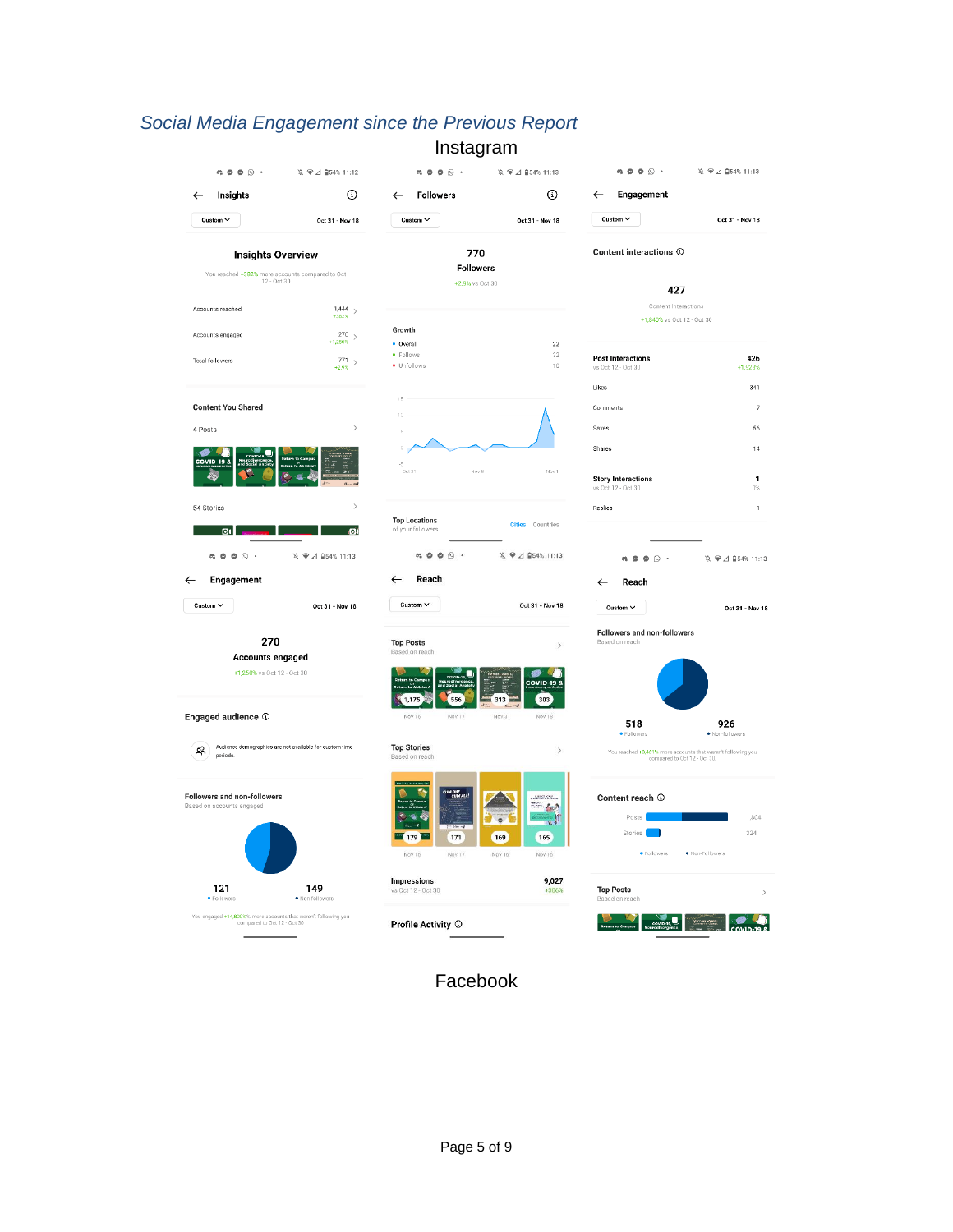

#### **Twitter**

28 day summary with change over previous period



Top Tweet earned 385 impressions

It's here! Maccess is starting our community peer-support groups. You can sign up now at linktr.ee/maccess. Many of these are in collaboration with some other wonderful services on campus  $\heartsuit$ 

pic.twitter.com/tRnRpej81y



Top media Tweet earned 282 impressions

Maccess presents: Return to Campus or Return to Ableism?

Over the next 5 days we will be exploring how COVID-19 and the upcoming return to campus impacts disabled, neurodivergent, and immunocompromised students. pic.twitter.com/R0y1ieNvzy



#### **Finances**

#### *Budget Summary*

Our budgeting is going well thusfar. We ran into challenges with our December 3<sup>rd</sup> event because somebody requested CART captioning which is quite expensive. However, once we connected with FCC and EIO we were able to cover all expenses for the event. I would recommend adding an accessibility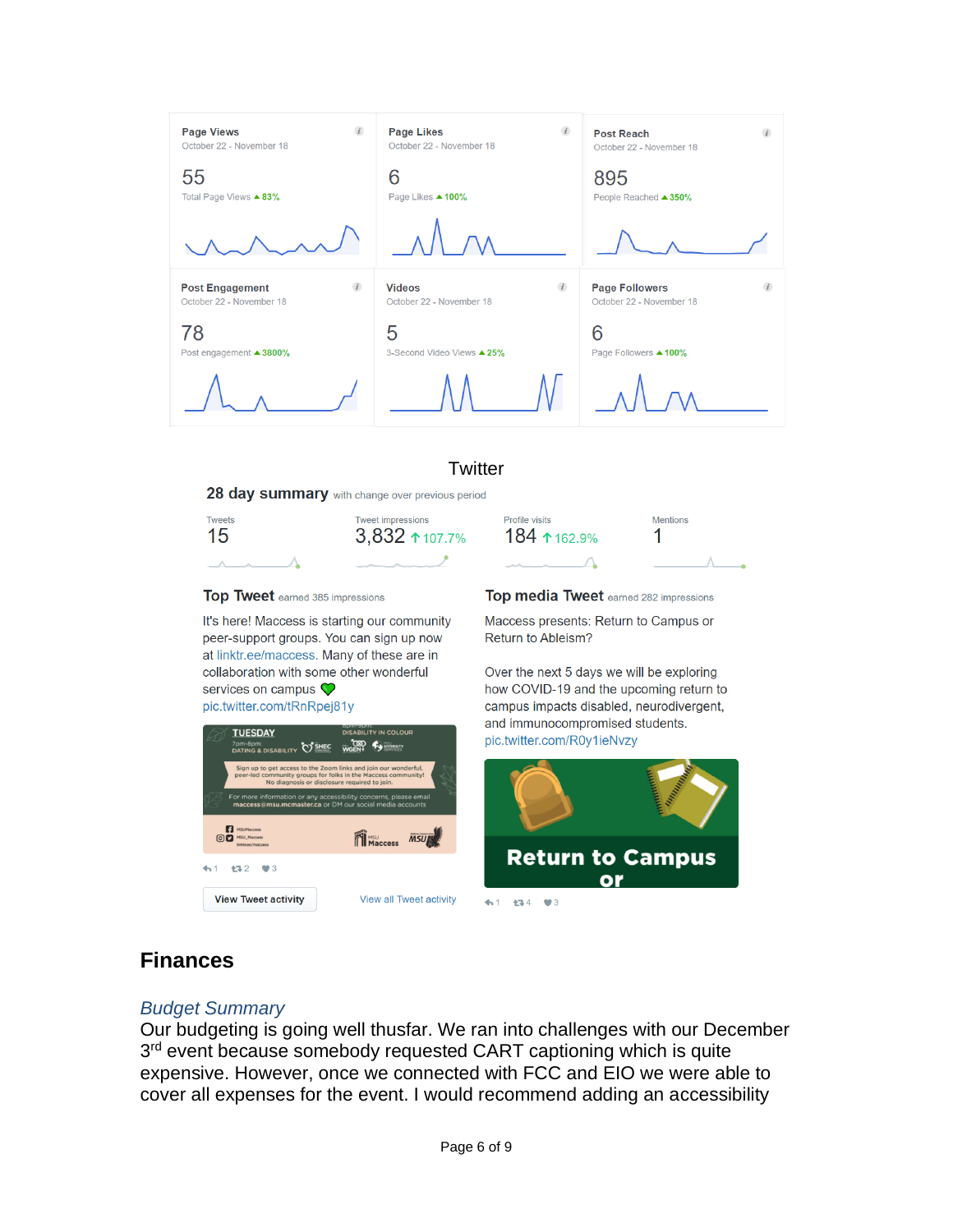costs section of the budget in future years to encourage MSU services to budget for CART and ASL, at least when requested.

|          | <b>ACCOUNT CODE</b>                |            | <b>ITEM</b> | <b>BUDGET/</b><br><b>COST</b> |
|----------|------------------------------------|------------|-------------|-------------------------------|
|          | <b>MACCESS -</b>                   |            |             |                               |
| 6102-    | <b>ANNUAL</b>                      |            |             |                               |
| 0118     | <b>CAMPAIGNS</b>                   | \$2,800.00 |             |                               |
|          | Welcome Week                       |            |             |                               |
|          | event prizes                       | \$50.00    |             |                               |
|          | IDPD CART and<br>event costs       | \$330.00   |             |                               |
|          | <b>TOTAL SPENT IN</b>              |            |             |                               |
|          | <b>LINE</b>                        | \$380.00   |             |                               |
|          | <b>REMAINING IN</b>                |            |             |                               |
|          | LINE                               | \$2,420.00 |             |                               |
|          |                                    |            |             |                               |
|          | <b>MACCESS -</b>                   |            |             |                               |
| 6494-    | <b>VOLUNTEER</b>                   |            |             |                               |
| 0118     | <b>RECOGNITION</b>                 | \$750.00   |             |                               |
|          | Volunteer welcome                  | \$70.00    |             |                               |
|          | package pins<br>Volunteer welcome  |            |             |                               |
|          | letters                            | \$3.92     |             |                               |
|          | Volunteer welcome                  |            |             |                               |
|          | tea                                | \$10.05    |             |                               |
|          | Volunteer welcome<br>stamps and    |            |             |                               |
|          | mailing                            | \$41.58    |             |                               |
|          | <b>TOTAL SPENT IN</b>              |            |             |                               |
|          | <b>LINE</b>                        | \$125.55   |             |                               |
|          | <b>REMAINING IN</b><br><b>LINE</b> | \$624.45   |             |                               |
|          |                                    |            |             |                               |
|          | <b>MACCESS -</b>                   |            |             |                               |
| 6804-    | <b>TRAINING</b>                    |            |             |                               |
| 0118     | <b>EXPENSE</b>                     | \$500.00   |             |                               |
|          | Carly Boyce                        |            |             |                               |
|          | training                           | \$260.00   |             |                               |
|          | Conference tickets                 | \$80.00    |             |                               |
|          | <b>TOTAL SPENT IN</b>              |            |             |                               |
|          | <b>LINE</b>                        | \$340.00   |             |                               |
|          | <b>REMAINING IN</b>                |            |             |                               |
|          | <b>LINE</b>                        | \$160.00   |             |                               |
|          |                                    |            |             |                               |
|          | MACCESS -                          |            |             |                               |
| $6501 -$ | <b>ADVERTISING</b>                 |            |             |                               |
| 0118     | & PROMO                            | \$1,700.00 |             |                               |
|          | Volunteer hiring<br>promo          | \$125.00   |             |                               |
|          | Space launch                       |            |             |                               |
|          | promo                              | \$125.00   |             |                               |
|          | Community group                    |            |             |                               |
|          | promo<br>COVID social              | \$125.00   |             |                               |
|          | media campaign                     | \$440.00   |             |                               |
|          | <b>TOTAL SPENT IN</b>              |            |             |                               |
|          | LINE                               | \$815.00   |             |                               |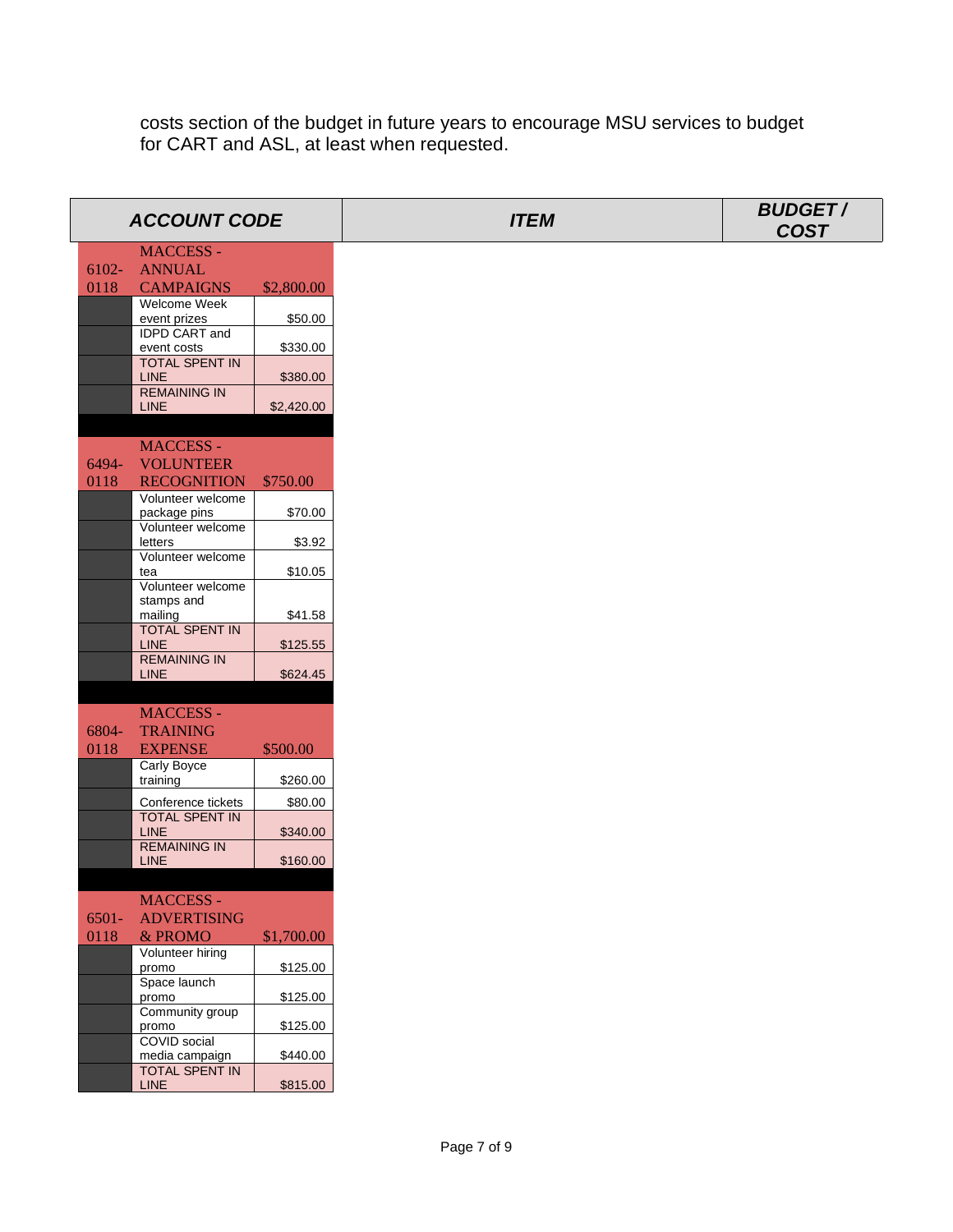| <b>REMAINING IN</b><br><b>LINE</b><br>\$885.00 |           |  |  |  |
|------------------------------------------------|-----------|--|--|--|
| <b>TOTALS</b>                                  |           |  |  |  |
| <b>TOTAL BUDGETED DISCRETIONARY SPENDING</b>   | \$6600.00 |  |  |  |
| <b>TOTAL ACTUAL DISCRETIONARY SPENDING</b>     | \$1660.55 |  |  |  |
| <b>REMAINING DISCRETIONARY SPENDING</b>        | \$4939.45 |  |  |  |

#### **Executives & Volunteers**

I attended the Centre for Innovation in Campus Mental Health virtual conference with the volunteer who won our giveaway. They said that it was a valuable learning experience, and they appreciated the ability to discuss and debrief with me throughout and after the presentations.

I have personally gotten to know a lot of the volunteers while covering for the AD role through discussing shift coverage, setting up community groups, and providing some volunteer support. I have enjoyed the opportunity to get to know volunteers on a 1:1 basis, and am extremely proud of the Maccess team.

Executive morale was low mid-month, due to our cancelling of Disability Pride Week and burnout associated with the extended leave of absence of our Assistant Director. However, I created space within two of our executive team meetings to discuss how everybody was feeling, what our capacity is moving forward, and how to meet our goals while ensuring nobody takes on too much work. In the past week, feedback from executives has been positive, and some have noted that they feel closer as a team now that we created space to openly discuss any difficult feelings and experiences.

#### **Successes**

I am incredibly proud of the upcoming Food (In)Accessibility event. This collaboration truly allows each of the three groups to fulfil their mandate in a cohesive event. Maccess will be creating community by facilitating a closed discussion and providing accessibility by hiring CART. The FCC will be practically supporting access to food through gift cards and providing education about financial barriers to food accessibility. The EIO will be working toward equity and inclusion on campus by providing educational information and taking the notes from the discussion higher up to be acted upon. The executive team, as well as supporting members from the FCC and EIO are all so excited to see what the uptake on this event is and how it benefits various students.

#### **Current Challenges**

Since the AD has taken a step back from Maccess, it has been challenging to fulfil all of our duties. I have taken over many of the day-to-day logistical tasks that she would usually cover, leaving little room for larger planning. Luckily, once we cancelled Disability Pride Week, there was room to focus in on our social